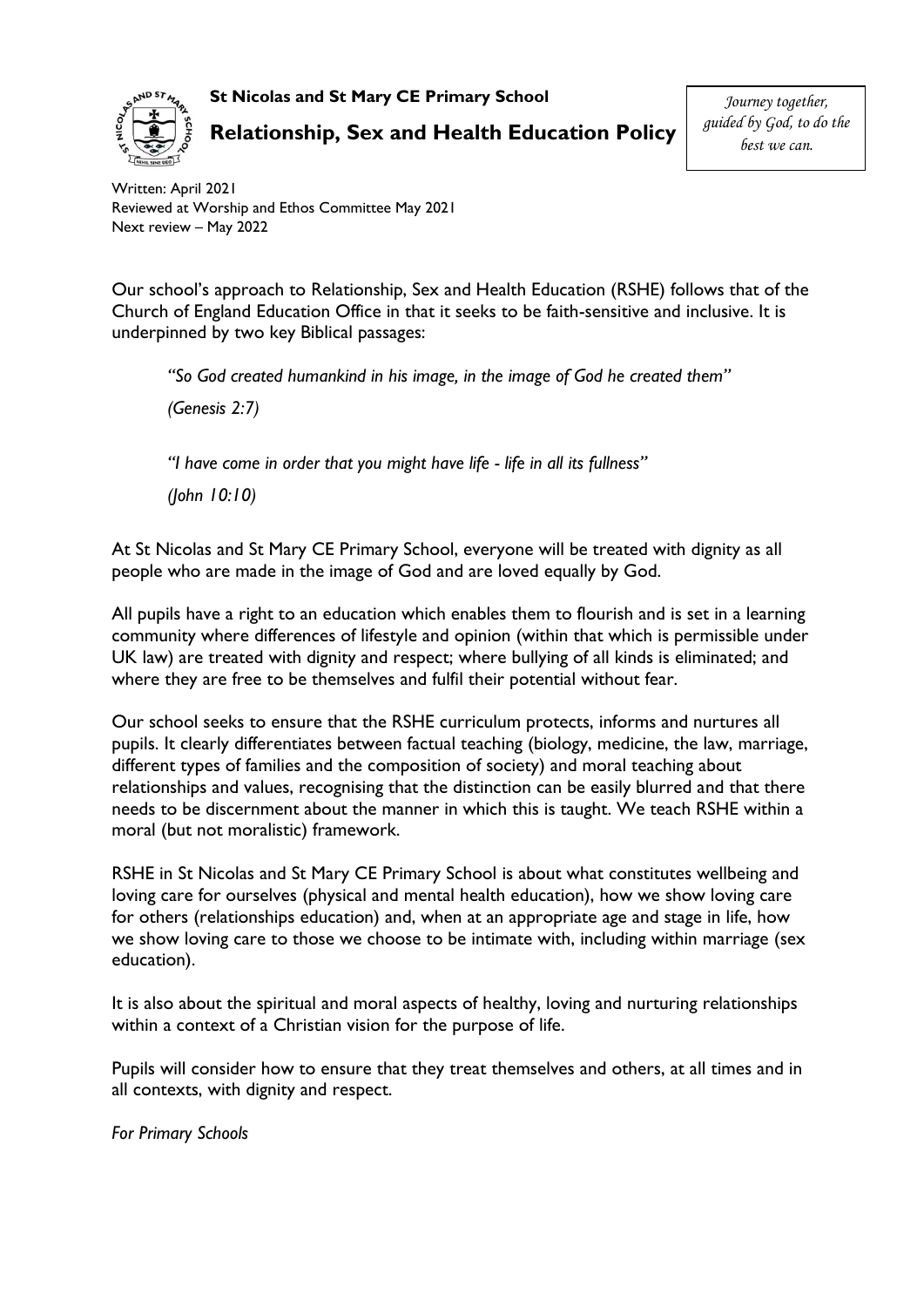# **Defining Relationships Education**

Relationships Education is learning about how to:

- be appreciative of existing relationships;
- form new healthy friendships; and
- enjoy strong positive, caring, relationships with good boundaries, online and in person.

This will particularly refer to family relationships (including marriage), friendships and relationships with peers and adults.

## **Defining sex education**

Sex education is about reproduction: learning how babies can be made and the emotions that people experience when they are ready for close intimacy.

The national curriculum for science includes content about human body parts, growth, puberty and gestation. Parents do not have the right to withdraw from this aspect of the curriculum.

In this school we have decided that it is important to teach some elements of RSE, as defined in the year group curriculum grid below, to educate the children in our community for adulthood (and for secondary school) in their last year(s) of primary school.

## **The right to withdrawal from sex education**

Parents do have the right to excuse their children from this aspect of RSHE and can do so by making concerns known and applying in writing to the Headteacher. The school will invite any enquiring parents or legal guardians to talk through concerns. An explanation of the rationale for RSHE will be given; an opportunity will be offered to review the intended materials and to consider the impact of not receiving sex education with peers.

Withdrawing a child from sex education remains a statutory right as a parent or legal guardian. If a pupil is excused from sex education it is the school's responsibility to ensure that the pupil receives appropriate, purposeful education during the period of withdrawal. There is no right to withdraw from relationships education or health education.

The school will document this process to ensure a record is kept.

*For all schools*

## **Defining health education**

Health education is learning about physical health and mental wellbeing so that pupils can make wise choices to ensure their own flourishing and the flourishing of others.<sup>1</sup>

**<sup>.</sup>** <sup>1</sup> See *Mental Health and Wellbeing: Towards a Whole School Approach* (March 2018)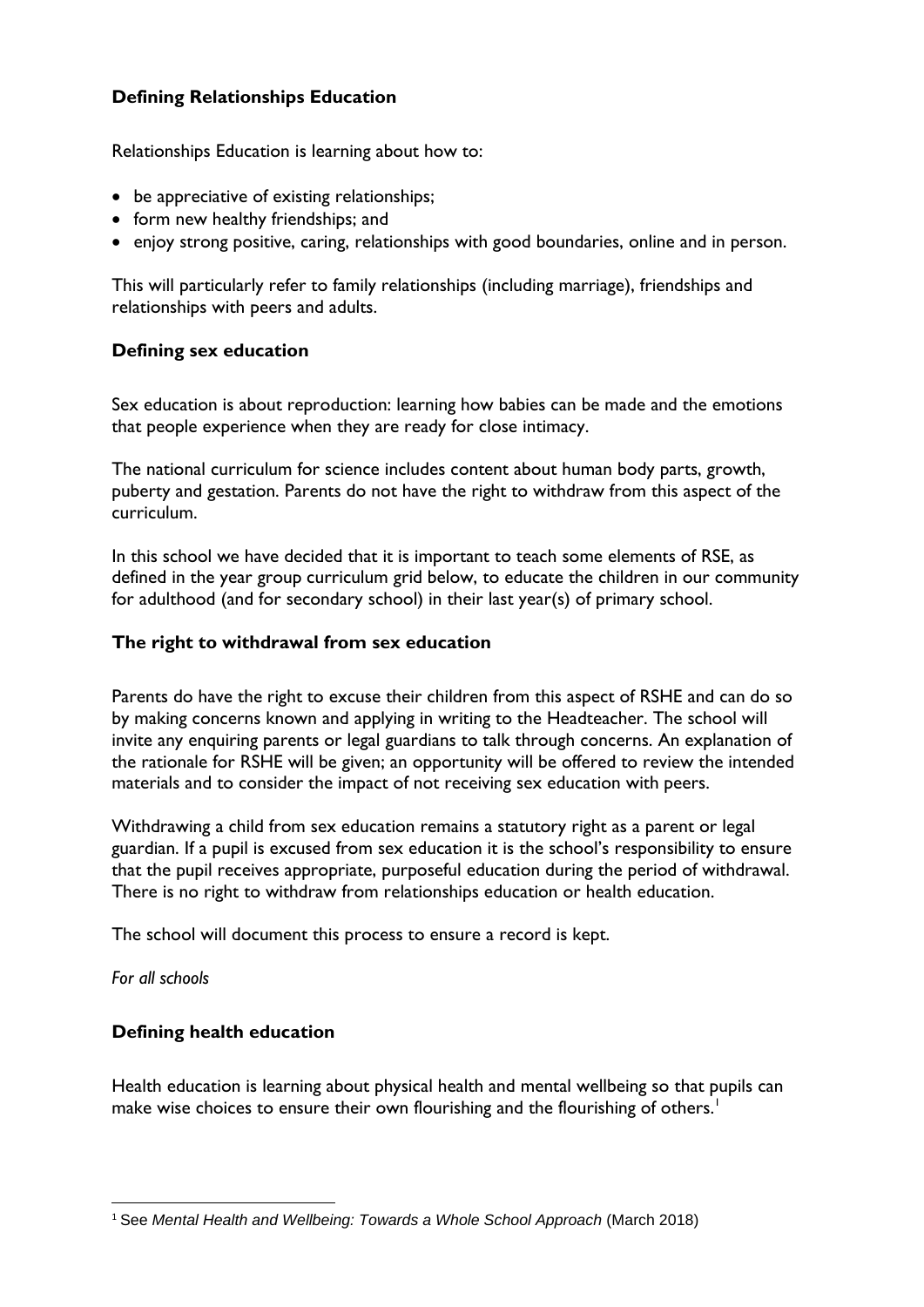# **The RSHE Curriculum**

At St Nicolas and St Mary CE Primary School we teach all the statutory elements for Relationships and Health education as stated by the Department for Education [for more information on the objectives covered please click [here\]](https://assets.publishing.service.gov.uk/government/uploads/system/uploads/attachment_data/file/805781/Relationships_Education__Relationships_and_Sex_Education__RSE__and_Health_Education.pdf)

The grid below contains an outline of lessons which are linked to and discrete to the RSE Curriculum:

Statutory science content is green

Statutory PSHE content is in blue

RSE content is in red.

| Year I                       | Boys and girls naming body parts (including the genetalia)<br>Use of the NSPCC Pants song.<br>In the Different families lesson, showing pictures of different<br>types of families including some with two mums or two dads.<br>LGBTQ is not specifically mentioned but these would just be<br>pictorial representations of different families alongside many<br>other pictures of the diverse range of families which make<br>up our community.                                                                                                        |
|------------------------------|---------------------------------------------------------------------------------------------------------------------------------------------------------------------------------------------------------------------------------------------------------------------------------------------------------------------------------------------------------------------------------------------------------------------------------------------------------------------------------------------------------------------------------------------------------|
| Year 2                       | Re-capping on body parts and respecting privacy. Which<br>parts of the body are private and why that is.                                                                                                                                                                                                                                                                                                                                                                                                                                                |
| Year 3                       | Recap lesson on different types of families (see Goodness<br>and Mercy KS2 Suggested activities, Lesson 1)<br>https://goodnessandmercy.co.uk/teaching-resources/<br>Reference to the fact that same sex couples are part of the<br>make-up of different families.                                                                                                                                                                                                                                                                                       |
| Year 4                       | Internal and External reproductive body parts and body<br>$\bullet$<br>changes in girls and boys during puberty including<br>menstruation (separate classes for boys and girls).<br>Lesson on Anti-bullying provides the opportunity to address<br>any homophobic language which the children may have heard<br>eg 'gay' or 'lesbian' and what those terms really mean in a<br>very simple way eg Being gay is a type of adult relationship<br>where two men or two women love each other in a<br>romantic way and if they choose they can get married. |
| Year 5                       | Second puberty lesson (separate classes for boys and girls).<br>$\bullet$                                                                                                                                                                                                                                                                                                                                                                                                                                                                               |
| Year 6                       | Recap on puberty<br>Teach 3 sex education lessons from the Goodness and<br>Mercy resources see:<br>https://goodnessandmercy.co.uk/teaching-resources/                                                                                                                                                                                                                                                                                                                                                                                                   |
| about this in the FAQ below. | Please note that the curriculum needs to be flexible, depending on the needs of each<br>cohort, but parents would be informed before additional RSE lessons (outside this<br>curriculum) are taught. It is also important to realise that children always ask questions<br>and we never know what and when they will be asked! Teachers will always deal<br>sensitively with such questions as they come up and let parents know if there is<br>something we feel that we be good for them to discuss with their child. Please read more                |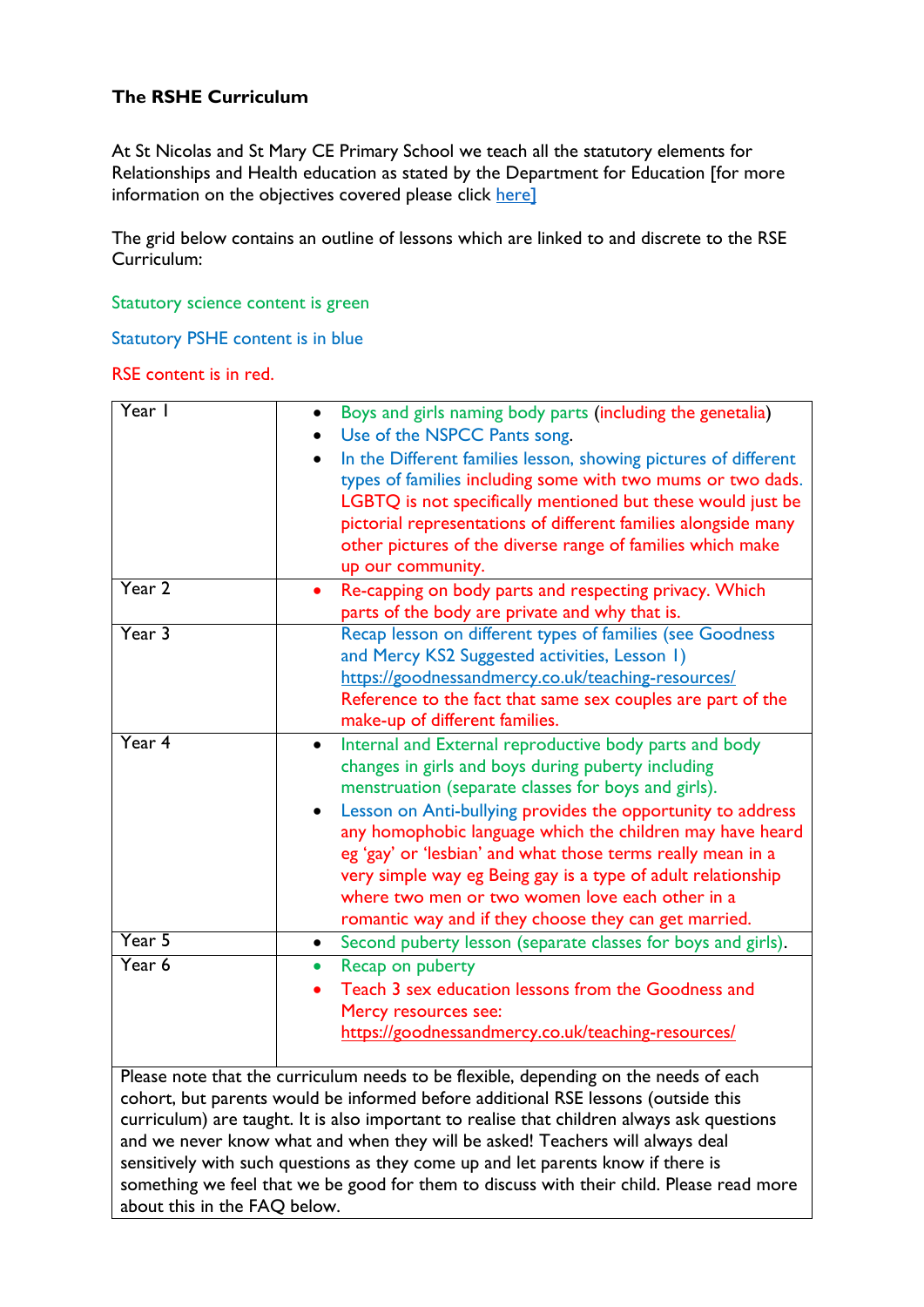# **How will RSHE be taught in our school?**

RSHE will be delivered professionally and as an identifiable part of PSHE. It will be led, resourced and reported to parents in the same way as any other subject. There will be a planned programme delivered in a carefully sequenced way.

RSHE will be delivered in a way that affords dignity and shows respect to all who make up our diverse community. It will not discriminate against any of the protected characteristics in the Equality Act and will be sensitive to the faith and beliefs of those in the wider school community. RSHE will seek to explain fairly the tenets and varying interpretations of religious communities on matters of sex and relationships and teach these viewpoints with respect. It will value the importance of faithfulness as the underpinning and backdrop for relationships. It will encourage pupils to develop the skills needed to disagree without being disagreeable, to appreciate the lived experience of other people and to live well together.

RSHE will seek to build resilience in our pupils to help them form healthy relationships, to keep themselves safe and resist the harmful influence of the excesses of media in all its forms.

RSHE will promote healthy resilient relationships set in the context of character and virtue development that sits within the schools Christian Vision and Values.

Values such as such as honesty, integrity, self-control, courage, humility, kindness, forgiveness, generosity and a sense of justice

All staff teaching this sensitive and important subject will have received training. This training will be regularly reviewed and revisited.

Pupils with SEND will have had the content made accessible to them by teachers or teaching assistants, or through consultation with parents/carers.

At St Nicolas and St Mary CE Primary School, RSHE is taught by confident trained staff and only some elements will be taught by outside agencies (such as First Aid or aspects about puberty). It is important that pupils have confidence in the teacher and that a 'safe space' is created where pupils feel confident and can ask age-appropriate questions.*<sup>2</sup>*

### **RSHE will be monitored and evaluated**

**.** 

This will follow the same monitoring and evaluation processes used throughout the school for other subjects i.e. pupil conferencing, work reviews, learning walks etc.

<sup>&</sup>lt;sup>2</sup>It does not need to be the class teacher or tutor who teaches Relationships [and Sex] Education. It is best delivered by teachers who are skilled and confident at managing sensitive issues and are good at handling class discussion. See research from Bristol University about secondary RSE <https://bmjopen.bmj.com/content/7/5/e014791>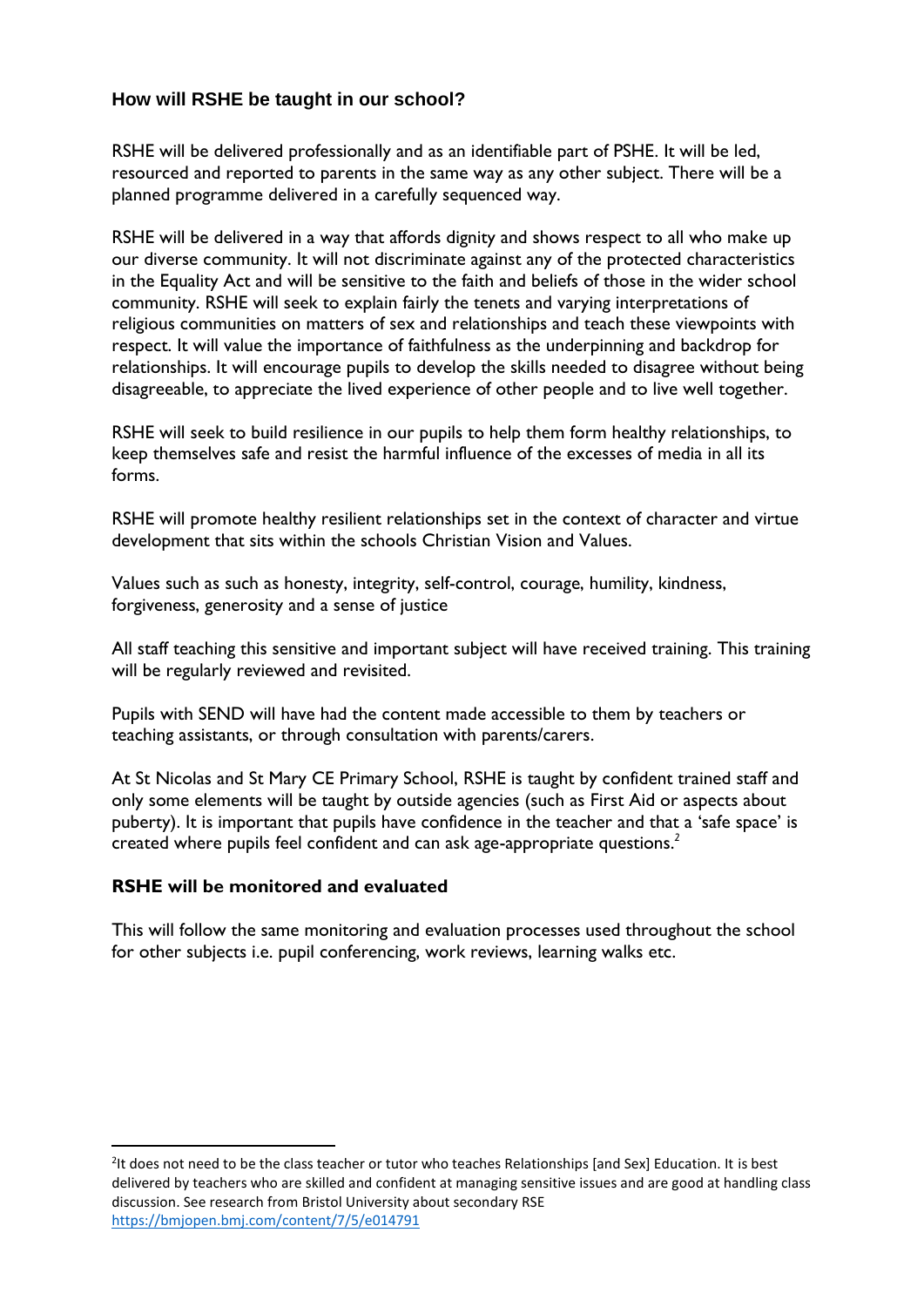# **Policy Review**

This policy has been produced by consultation with the Diocese of Bristol and through consultation with school staff and governors.

It has been produced in consultation with parents and will be reviewed in consultation with parents. It must, however, be recognised that the law specifies that what is taught and how it is taught is ultimately a decision for the school.

This policy will be reviewed every: I year It is due to be reviewed again on: May 2022 It was approved by FGB on:  $29<sup>th</sup>$  April 2021 Date for review process to begin: April 2022 Date for final review to FGB: May 2022

This policy should be read in conjunction with The Equalities Act 2010 <https://www.gov.uk/guidance/equality-act-2010-guidance>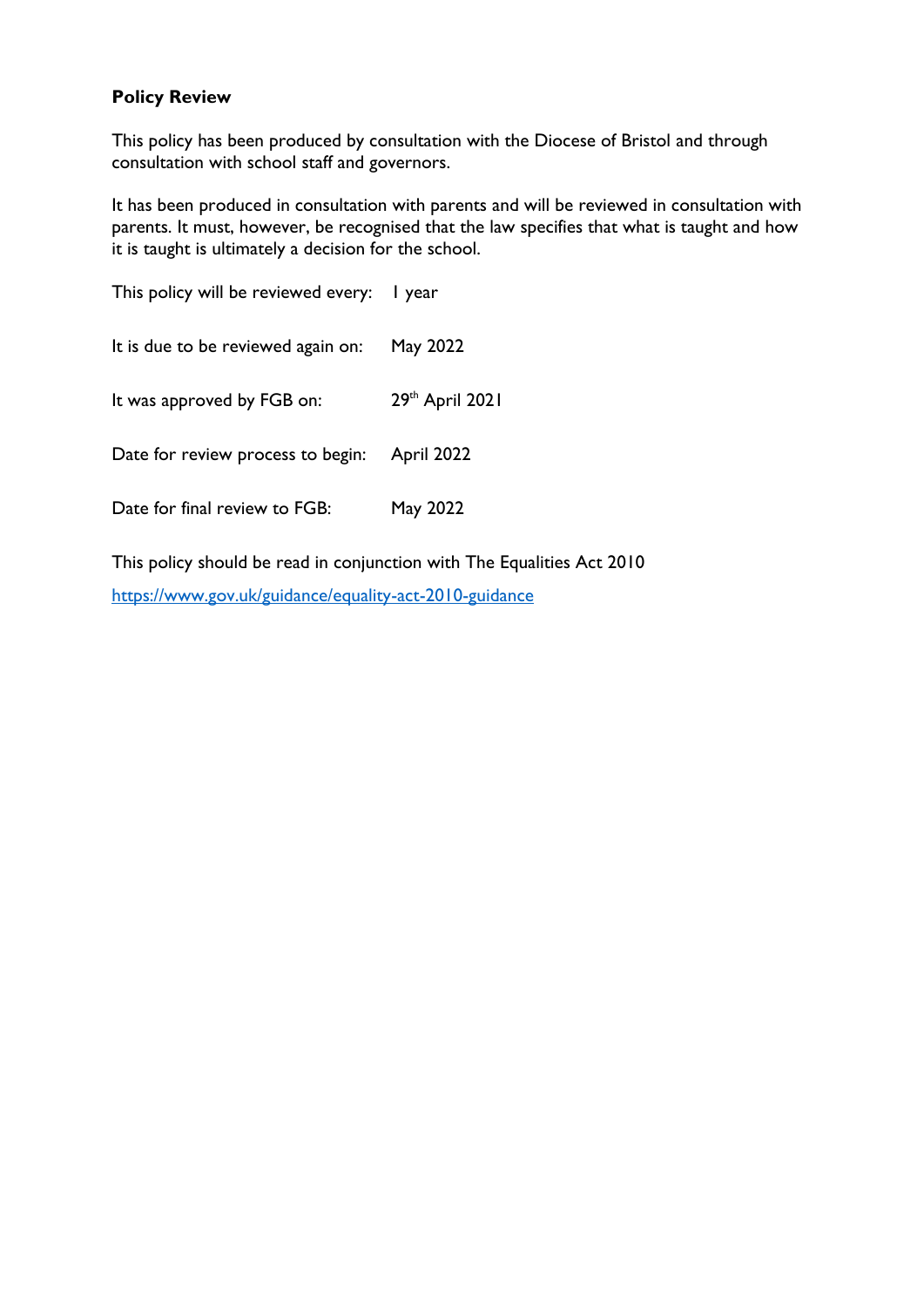# **Appendix A**

## Frequently Asked Questions

### *Why should we teach RSE?*

RSE is important because it enables young people to understand and respect their bodies and be able to cope with the changes puberty brings without fear or confusion.

RSE helps young people develop healthy relationships appropriate to their stage of development and to learn to respect others.

RSE helps young people to have a positive image of themselves and their bodies and to understand the influences and pressures around them.

RSE helps to protect your child and keep them safe. It also helps them to recognise when others are at risk and equips them with the skills they need to take appropriate action.

### *Does RSE contradict our school's Christian teaching and values?*

The curriculum we will be teaching has been recommended by the Church of England and the Diocese and embraces the concept that each and every person should be loved and valued because they are made in God's image. Our Governors and Staff team have reviewed the curriculum content and are happy that it is in line with our Christian values.

#### *Will teaching sex education take away my child's innocence?*

No – the evidence suggest that high quality RSE teaching actually delays young people's first sexual experiences and helps them to make informed choices to ensure their safe guarding. High quality RSE takes away ignorance and not innocence.

### *Can I withdraw my child from RSE lessons?*

Yes – you are able to withdraw your child from RSE specific lessons or part of a lesson where RSE content is taught. We will keep parents and carers informed about the content of such lessons in advance of it being taught. However you are unable to withdraw them from the statutory science and PSHE lessons.

If you are considering taking your child out of RSE lessons please consider the following:

Other pupils in the class may have been taught this information and may well talk to your child about it – perhaps in the playground. The information they may relay may be incorrect or misleading. They may also search independently for information online which could be unsafe or harmful. It is perhaps better to allow experienced teaching staff to inform your child in a safe and controlled environment.

Your child will be learning about reproduction in science lessons and the RSE/PSHE lessons echo this content and support them in forming healthy, appropriate relationships and developing self-esteem and confidence when dealing with different situations in future.